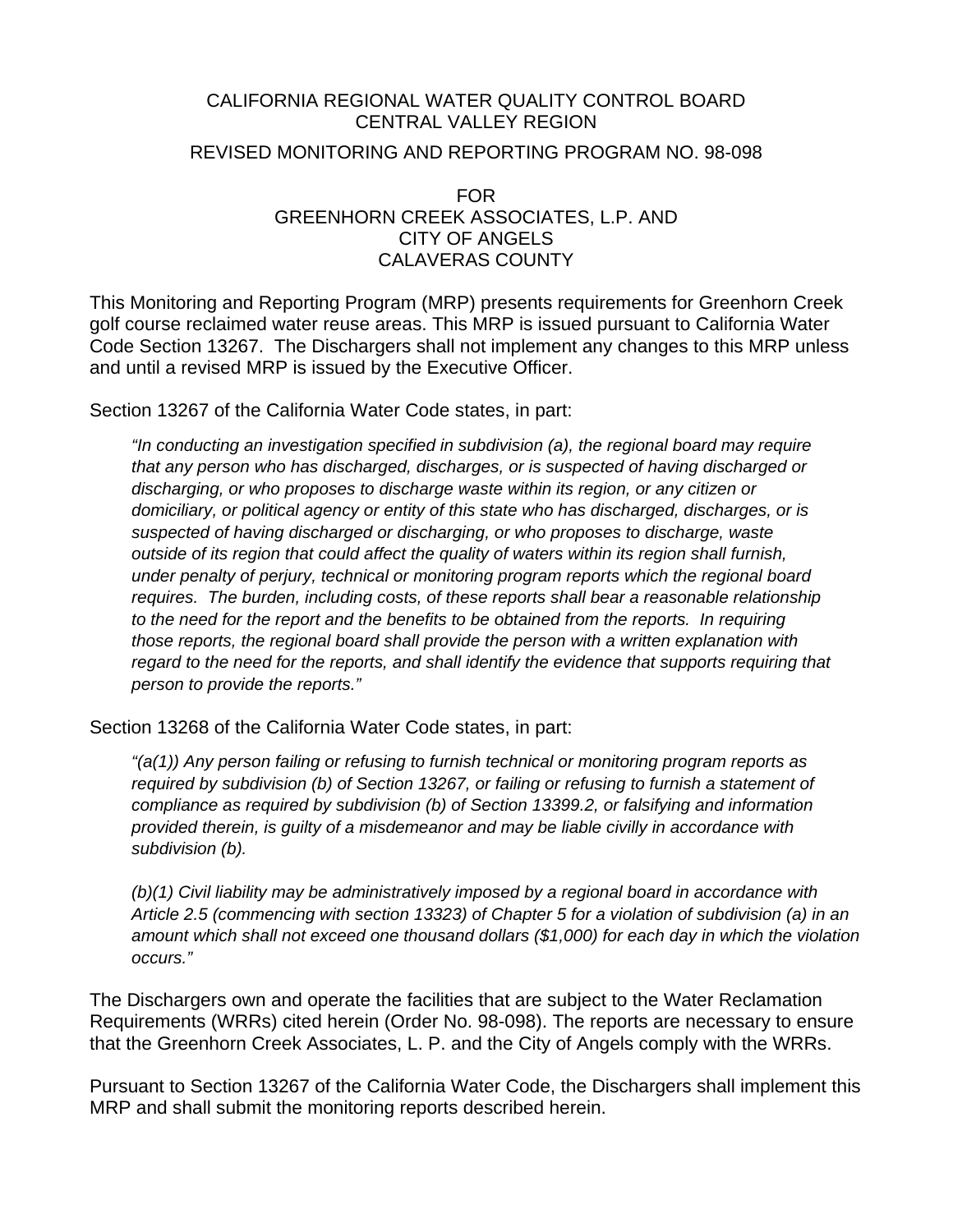Regional Water Board staff shall approve specific sampling locations. All samples shall be representative of the volume and nature of the discharge or matrix of material sampled. The time, date, and location of each sample shall be recorded on the sample chain of custody form.

Field test instruments (such as those used to test dissolved oxygen, pH, and electrical conductivity) may be used provided that:

- 1. The user is trained in proper use and maintenance of the instruments;
- 2. The instruments are field calibrated prior to monitoring events at the frequency recommended by the manufacturer;
- 3. Instruments are serviced and/or calibrated by the manufacturer at the recommended frequency; and
- 4. Field calibration reports are submitted as described in the "Reporting" section of this MRP.

# **RECLAIMED WATER IRRIGATION AND STORAGE POND**

For each pond storing reclaimed water at the golf course samples shall be collected for the parameters specified below:

|                               |            |                       | Sampling  | Reporting |
|-------------------------------|------------|-----------------------|-----------|-----------|
| Constituent                   | Units      | <b>Type of Sample</b> | Frequency | Frequency |
| Dissolved Oxygen <sup>1</sup> | mg/l       | Grab                  | Weekly    | Monthly   |
| pH                            | pH units   | Grab                  | Weekly    | Monthly   |
| Freeboard                     | $0.1$ feet | Observation           | Weekly    | Monthly   |
| Berm Seepage <sup>2</sup>     | <b>NA</b>  | Observation           | Weekly    | Monthly   |
| Odors                         | $- -$      | Observation           | Weekly    | Monthly   |

<sup>1</sup> Samples shall be collected at a depth of one foot from each pond in use, opposite the inlet. Samples shall be collected between 0700 and 0900 hours.

2 Pond containment levees shall be observed for signs of seepage or surfacing water along the exterior toe of the levees and dam. If surfacing water is found, then a sample shall be collected and tested for pH and total dissolved solids.

# **WATER RECLAMATION REUSE AREA (GOLF COURSE) MONITORING**

Monitoring of the effluent water reclamation reuse areas (golf course) shall be conducted daily and the results shall be included in the monthly monitoring report. Evidence of erosion, saturation, irrigation runoff, or the presence of nuisance conditions shall be noted in the report. Effluent monitoring results shall be used in calculations to ascertain loading rates at the application area. Monitoring of the golf course shall include the following: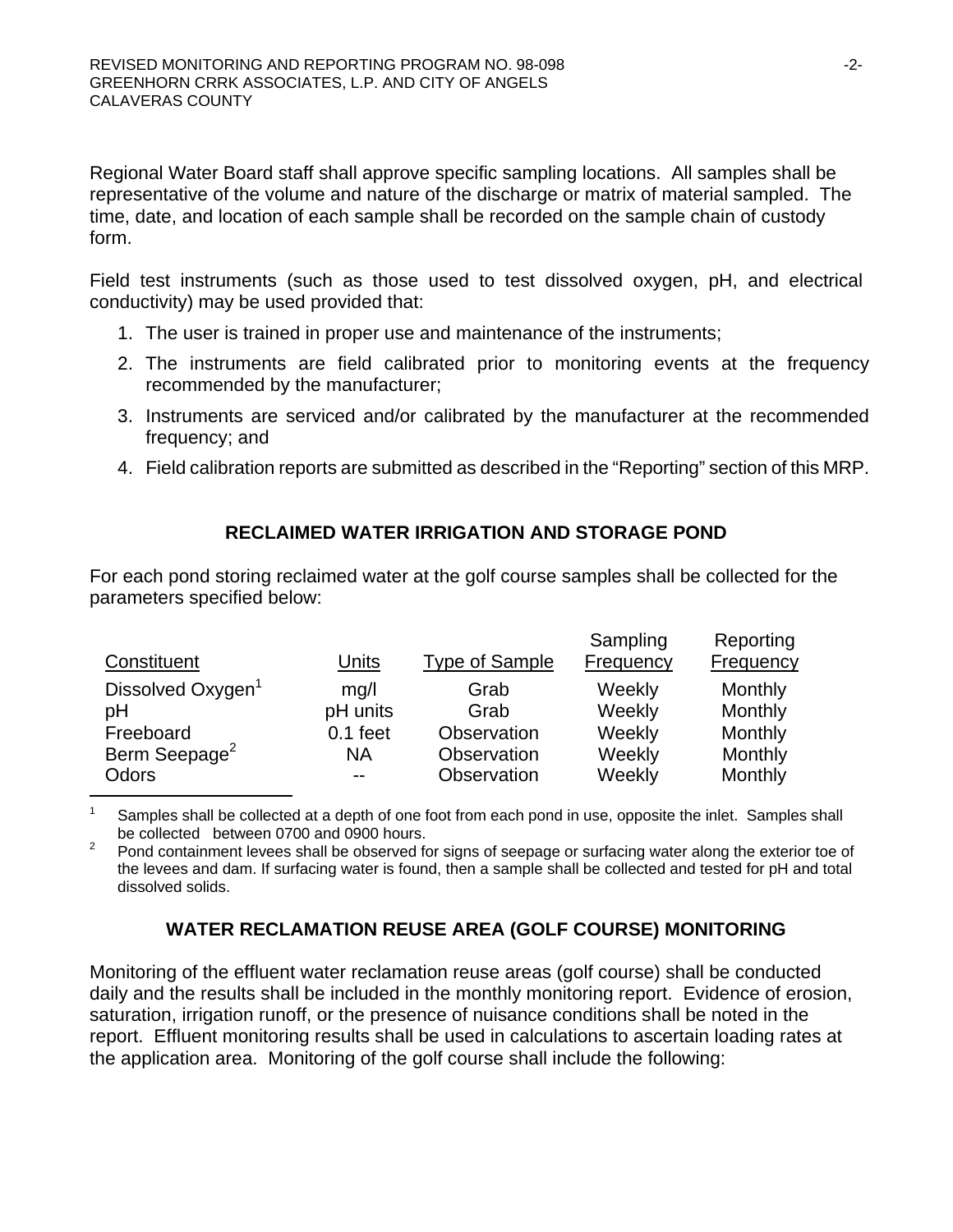|                                          |               | Type of     | Sampling  | Reporting |
|------------------------------------------|---------------|-------------|-----------|-----------|
| Constituent                              | Units         | Sample      | Frequency | Frequency |
| Flow <sup>1</sup>                        | mgd           | Continuous  | Daily     | Monthly   |
| Rainfall <sup>3</sup>                    | <b>Inches</b> | Observation | Daily     | Monthly   |
| Application Rate <sup>2</sup>            | gal/acre/day  | Calculated  | Daily     | Monthly   |
| Total Nitrogen Loading Rate <sup>2</sup> | lbs/ac/month  | Calculated  | Monthly   | Monthly   |
| <b>Total Dissolved Solids Loading</b>    | lbs/ac/month  | Calculated  | Monthly   | Monthly   |
| Rate $^2$                                |               |             |           |           |

1 Flow measurement shall be provided for effluent being supplied to the golf course.

2 For each land application area.

3 Rainfall data to be collected from the weather station that is nearest to the disposal fields. Alternatively, a rain gauge may be installed at the site.

At least **once per week** the entire reclaimed water reuse areas shall be inspected during or immediately following an irrigation event to identify any equipment malfunction or other circumstances that might allow irrigation runoff to leave the irrigation area and/or create ponding conditions that violate the Water Reclamation Requirements. A daily log of each inspection shall be kept at the facility and be submitted with the monthly monitoring reports. Photocopies of entries into an operator's field log are acceptable. If irrigation of reclaimed water is not conducted, then the monthly monitoring reports shall state so.

### **GROUNDWATER MONITORING**

Greenhorn Creek Associates, L.P. and the City of Angels shall conduct the following groundwater monitoring program. This groundwater sampling and analysis program is effective with the **3rd quarter 2007** and applies to all groundwater monitoring wells installed at Greenhorn Creek golf course. Prior to sampling, groundwater elevations shall be measured and the wells shall be purged at least three well volumes until pH and electrical conductivity have stabilized. Depth to groundwater shall be measured to the nearest 0.01 feet. Water table elevations shall be calculated and used to determine groundwater gradient and direction of flow. Samples shall be collected and analyzed using approved EPA methods. Groundwater monitoring shall include, at a minimum, the following:

|             |                | Sampling and Reporting |
|-------------|----------------|------------------------|
| Units       | <b>Type of</b> | <b>Frequency</b>       |
|             | Sample         |                        |
| $0.01$ Feet | Measurement    | Quarterly              |
| $0.01$ Feet | Calculated     | Quarterly              |
| Feet/Feet   | Calculated     | Quarterly              |
| Degrees     | Calculated     | Quarterly              |
| MPN/100 ml  | Grab           | Quarterly              |
| S.U.        | Grab           | Quarterly              |
| mg/l        | Grab           | Quarterly              |
| mg/l        | Grab           | Quarterly              |
| mg/l        | Grab           | Quarterly              |
|             |                |                        |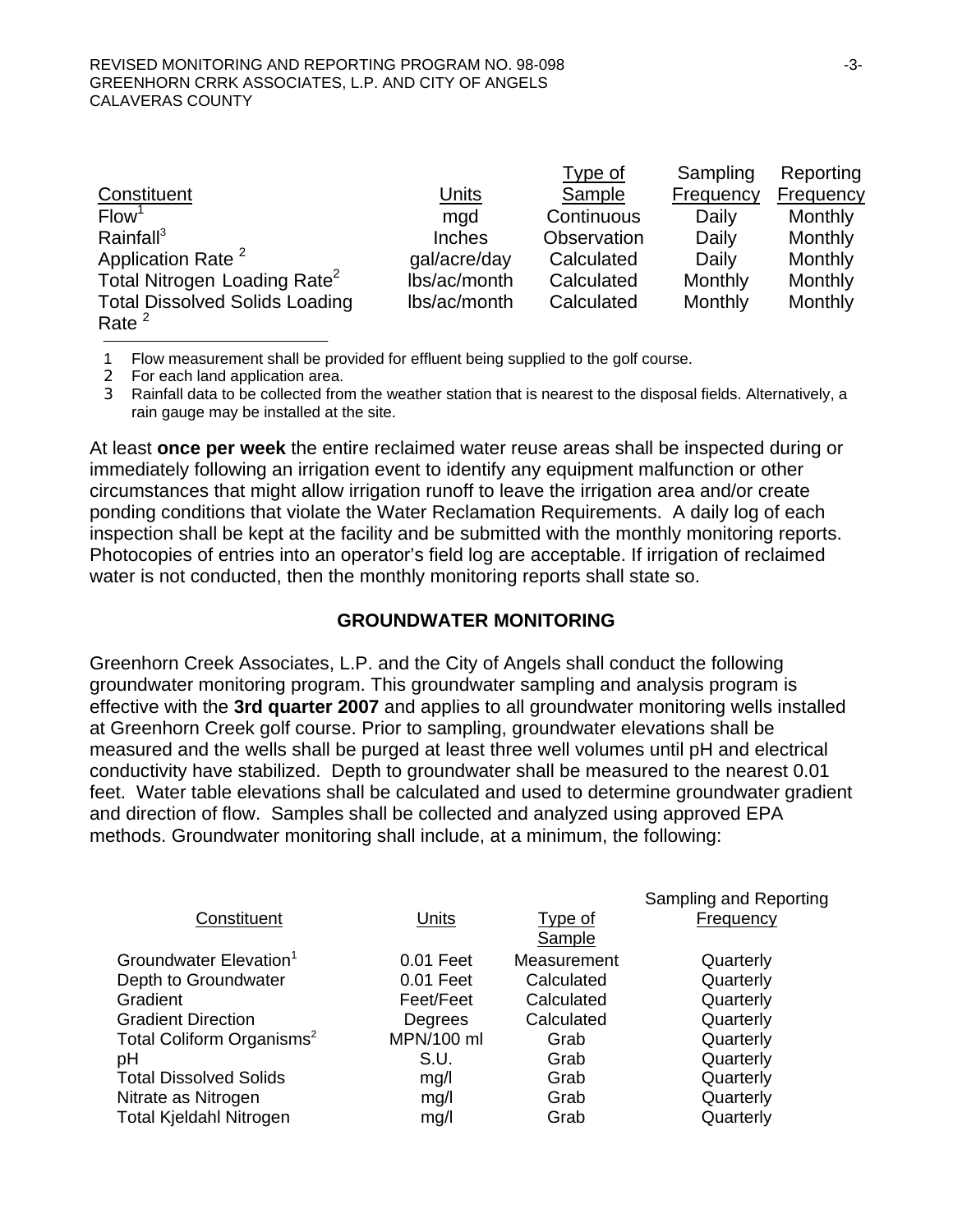| Total Trihalomethanes <sup>3</sup> | ug/l | Grab | Quarterly |
|------------------------------------|------|------|-----------|
| Standard Minerals <sup>4</sup>     | mg/l | Grab | Quarterly |

1 Groundwater elevation shall be based on depth-to-water using a surveyed measuring point elevation on the well and a surveyed reference elevation.

2 Using a minimum of 15 tubes or three dilutions

3 EPA Method 8260 or equivalent

4 Standard Minerals shall include, at a minimum, the following elements and compounds: boron, calcium, chloride, iron, magnesium, manganese, nitrogen, potassium, sodium, sulfate, total alkalinity (including alkalinity series), and hardness. Verification that the analysis is complete (i.e., cation/anion balance).

## **REPORTING**

In reporting monitoring data, the Dischargers shall arrange the data in tabular form so that the date, sample type (e.g., reclamation pond(s), reclamation reuse areas, groundwater, etc.), and reported analytical result for each sample are readily discernible. The data shall be summarized in such a manner to clearly illustrate compliance with water reclamation requirements and spatial or temporal trends, as applicable. The results of any monitoring done more frequently than required at the locations specified in the Monitoring and Reporting Program shall be reported in the next scheduled monitoring report.

As required by the California Business and Professions Code Sections 6735, 7835, and 7835.1, all Groundwater Monitoring Reports shall be prepared under the direct supervision of a Registered Engineer or Geologist and signed by the registered professional.

### **A. Monthly Monitoring Reports**

Monthly reports shall be submitted to the Regional Board by the **1st day of the second month** following the end of the reporting period (i.e. the January monthly report is due by 1 March). At a minimum, the reports shall include:

- 1. Results of the, reclamation pond and reclaimed water reuse area monitoring;
- 2. Copies of inspection logs;
- 3. A comparison of the monitoring data to the discharge specifications and an explanation of any violation of those requirements;
- 4. If requested by staff, copies of laboratory analytical report(s);
- 5. Date(s) on which the monitoring instruments were calibrated; and
- 6. Monthly maximums, minimums, and averages for each monitored constituent/parameter.

### **B. Quarterly Report**

Beginning with the **3rd quarter 2007**, the Discharger shall establish a quarterly sampling schedule for groundwater, monitoring such that samples are obtained approximately every three months. Quarterly monitoring reports shall be submitted to the Board by the **1st day of the second month after the quarter** (i.e. the January-March quarter is due by May 1<sup>st</sup>) each year. The Quarterly Report shall include the following: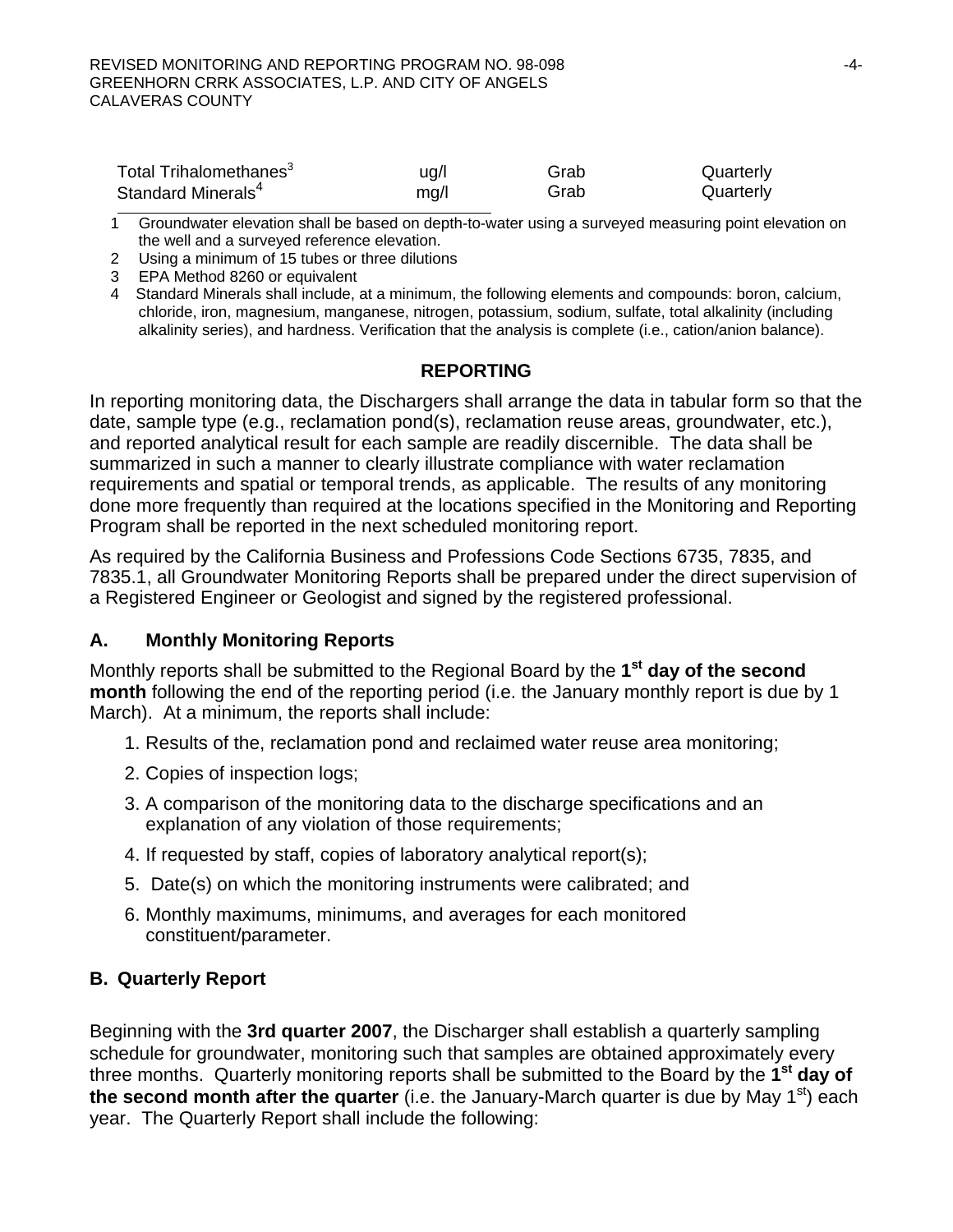- 1. Results of groundwater monitoring. The results of regular monthly monitoring reports for March, June, September and December may be incorporated into their corresponding quarterly monitoring report;
- 2. A narrative description of all preparatory, monitoring, sampling, and analytical testing activities for the groundwater monitoring. The narrative shall be sufficiently detailed to verify compliance with the WRRs, this MRP, and the Standard Provisions and Reporting Requirements. The narrative shall be supported by field logs for each well documenting depth to groundwater; parameters measured before, during, and after purging; method of purging; calculation of casing volume; and total volume of water purged;
- 3. Calculation of groundwater elevations, an assessment of groundwater flow direction and gradient on the date of measurement, comparison of previous flow direction and gradient data, and discussion of seasonal trends if any;
- 4. A narrative discussion of the analytical results for all groundwater locations monitored including spatial and temporal tends, with reference to summary data tables, graphs, and appended analytical reports (as applicable);
- 5. A comparison of the monitoring data to the groundwater limitations and an explanation of any violation of those requirements;
- 6. Summary data tables of historical and current water table elevations and analytical results;
- 7. A scaled map showing relevant structures and features of the facility, the locations of monitoring wells and any other sampling stations, and groundwater elevation contours referenced to mean sea level datum; and
- 8. Copies of laboratory analytical report(s) for groundwater monitoring.

# **C. Annual Report**

An Annual Report shall be prepared as the fourth quarter monitoring report. The Annual Report will include all monitoring data required in the monthly quarterly schedule. The Annual Report shall be submitted to the Regional Water Board by **1 February** each year. In addition to the data normally presented, the Annual Report shall include the following:

- 1. The contents of the regular December monitoring report for the last sampling event of the year;
- 2. If requested by staff, tabular and graphical summaries of all data collected during the year;